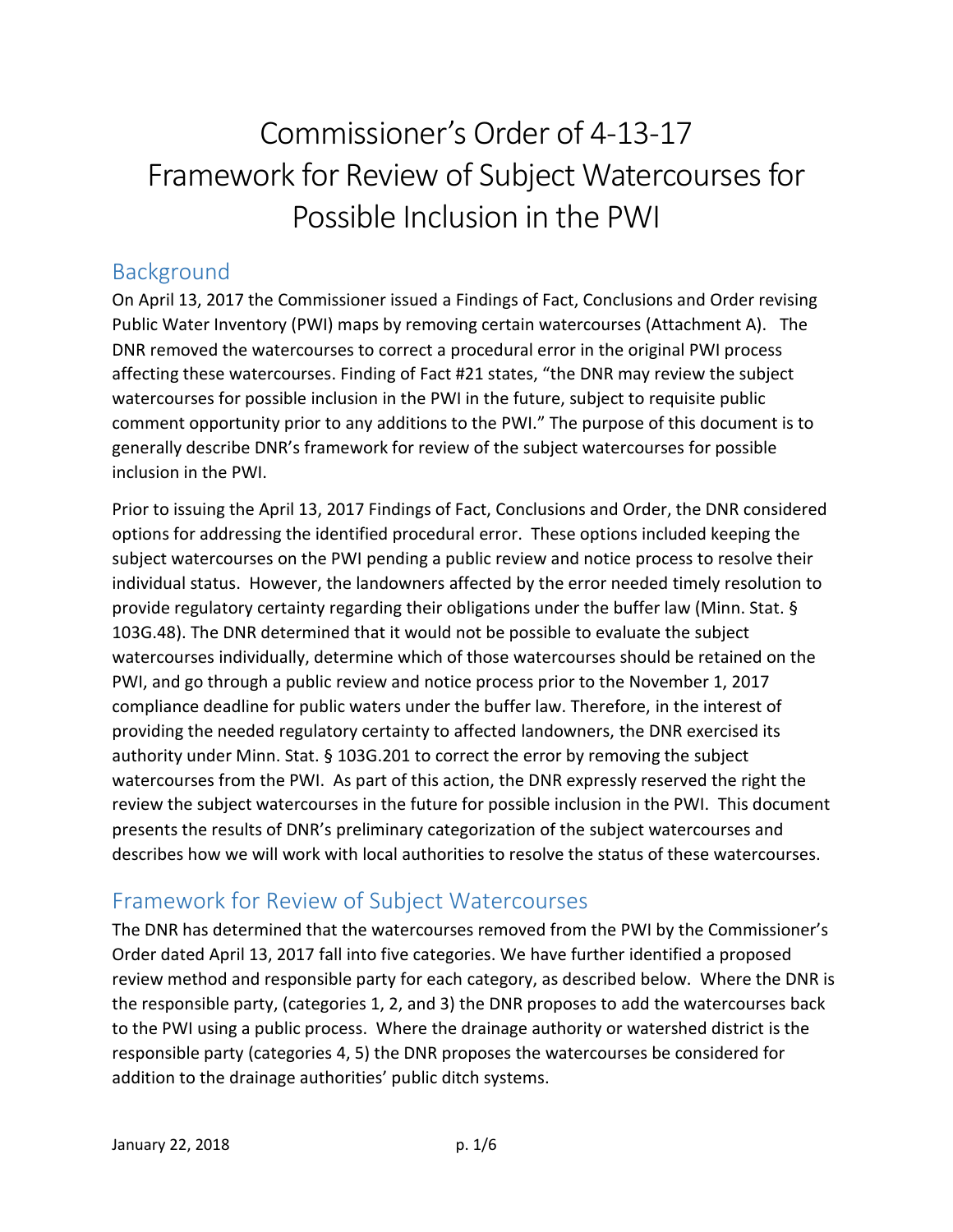Following is a discussion of the five categories, responsible party, and general review method. To implement this framework, the DNR will form a project team and develop a project plan that will include a detailed review process, milestones, and timelines. The number of miles, watercourses, and counties described below for each category is based on the DNR's preliminary categorization of the watercourses subject to the April 13, 2017 Commissioner's Order (listed in Attachment A). These figures provide an understanding of the relative scope of each category. However, the precise figures are subject to revision.

#### Category 1: Watercourse segments included due to data errors.

This category represents watercourse segments included in Appendix A due to data errors. Please see Attachment B for further discussion on watercourses included in Attachment A due to data errors.

- Nine miles (9 watercourses) were included in Attachment A in error due to discrepancies between the original PWI map/list and the digital PWI data layer. The original map depicts these segments as a solid line, but the digital PWI layer depicts them as a heavy, dashed line (indicating public ditch status). Thus it appears that these segments were incorrectly digitized in the PWI data layer, causing DNR to erroneously identify them as public ditches subject to the procedural errors the Commissioner's Order was seeking to correct.
- The other watercourse segments in this category were included in Appendix A of the April 13, 2017 Findings of Fact, Conclusions and Order because:
	- $\circ$  The watercourse exists within a mapped and listed public water basin. The DNR intended to exclude these from Attachment A, but in some cases the value of the data attribute flag used to exclude them was not accurate.
	- o Watercourse is a very short basin inlet, outlet, or a basin connector.
	- o Watercourse segments so short (e.g., 0.01 miles) that they are insignificant at the parcel level.
	- o Watercourse is already noted as a public ditch, but included in Attachment A due to slight mismatch between the mapped location of a public ditch and a public water.

Procedure: DNR will review these segments to ensure they are accurately categorized. DNR will revise the list as appropriate, adopt an Order and publish a final notice in the appropriate local newspapers and provide the notice to County and SWCD staff.

Responsible parties: DNR leads effort.

#### Category 2: Designated trout streams and their tributaries.

The Commissioner's Order removed 19 miles of designated trout streams and 2 miles of designated trout stream tributaries that were not identified as designated trout streams at the time of the Commissioner's Order. In addition, DNR is in the final stages of revising the list of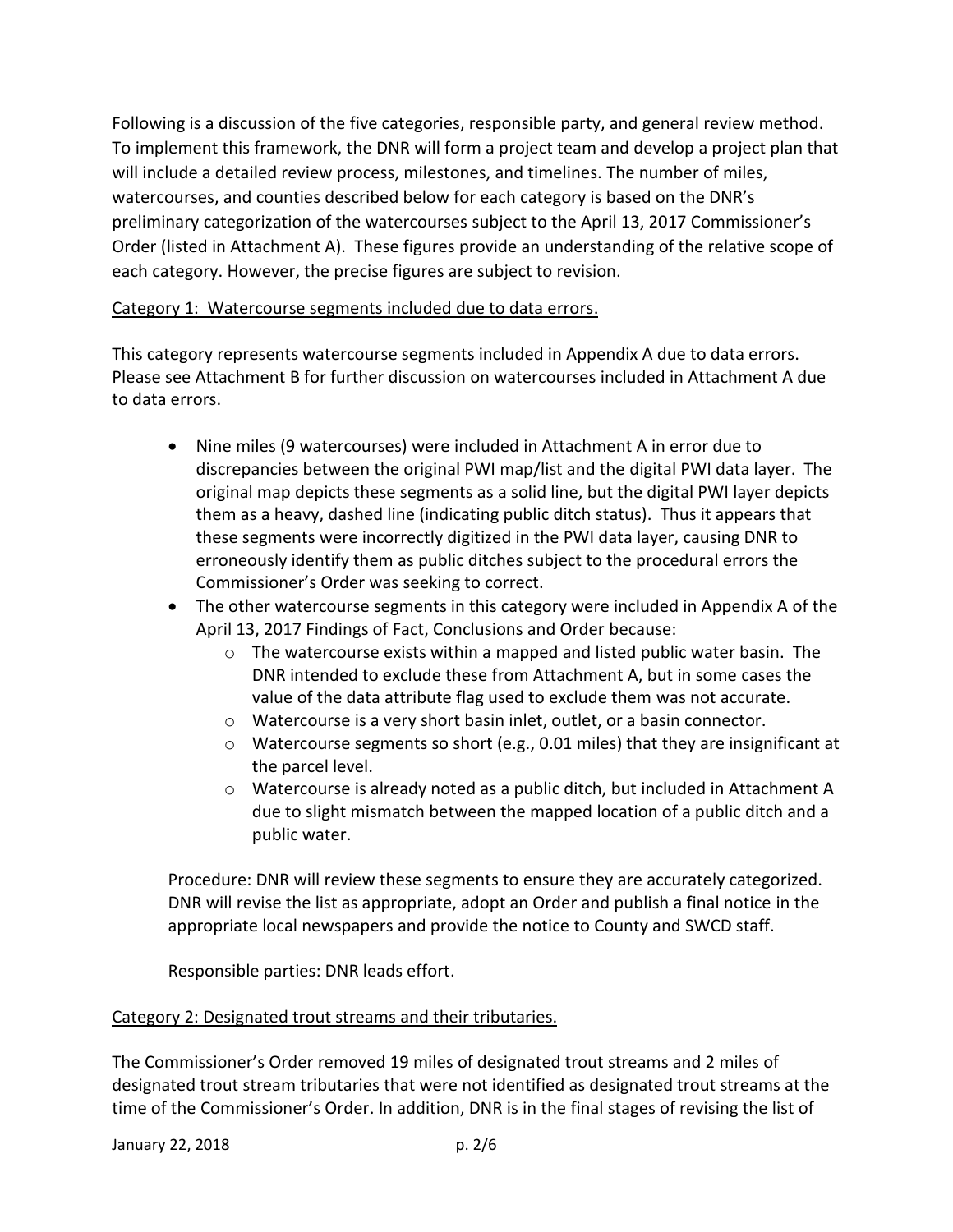designated trout streams. Additional trout streams and tributaries may have to be added to the PWI after the current trout stream designation process is completed. Designated trout streams and their tributaries are public waters under Minn. Stat. § 103G.005 subd. 15 (a) (10).

Procedure: Once the current trout stream designation process is complete, DNR will review these segments to ensure they are accurately categorized. DNR will revise the list as appropriate, adopt an Order and publish a final notice in the appropriate local newspapers and provide the notice to County and SWCD staff.

Responsible parties: DNR leads effort.

#### Category 3: Features that are clearly a public watercourse by watershed size and watercourse sinuosity.

DNR field staff need to further investigate the watercourse segments in this category to confirm that they properly belong in the category. If not, the watercourse segment will be assigned one of the other categories as appropriate. The preliminary categorization includes a total of 194 miles (114 watercourses). Of the total, 60 miles (26 watercourses) have a specific DNR shoreland classification assigned to them. The shoreland classes of the segments removed are Agricultural, Forested, Transition, and Natural Environment. Additionally, 25 miles (31 watercourses) are meandered reaches at the outlet of a public ditch prior to confluence with a main stem or higher order watercourse. Some of these 25 miles of watercourses might have been included in Attachment A due to location errors related to the original PWI map. Please see Attachment B for further discussion.

Procedure: DNR will review these segments to ensure they are accurately categorized. The segments will then be identified in a public notice in the appropriate local newspapers for public comments and provided to County and SWCD staff for their review. DNR will consider comments, revise the list as appropriate, adopt an Order and publish a final notice with copies to the counties and SWCDs.

Responsible parties: DNR leads effort, with counties and SWCDs participating.

#### Category 4: Features that are a small segment between a public ditch and a public watercourse.

DNR field staff need to further review the watercourse segments in this category to confirm that they properly belong in the category. If not, the watercourse segment will be assigned to one of the other categories as appropriate. The preliminary categorization consists of 56 watercourse miles (98 watercourses) where the actual starting or ending location of a public ditch does not coincide precisely with the location of an altered natural watercourse on the PWI data layer. Please see Attachment B for further discussion on watercourses included in Attachment A due to location errors related to the original PWI map.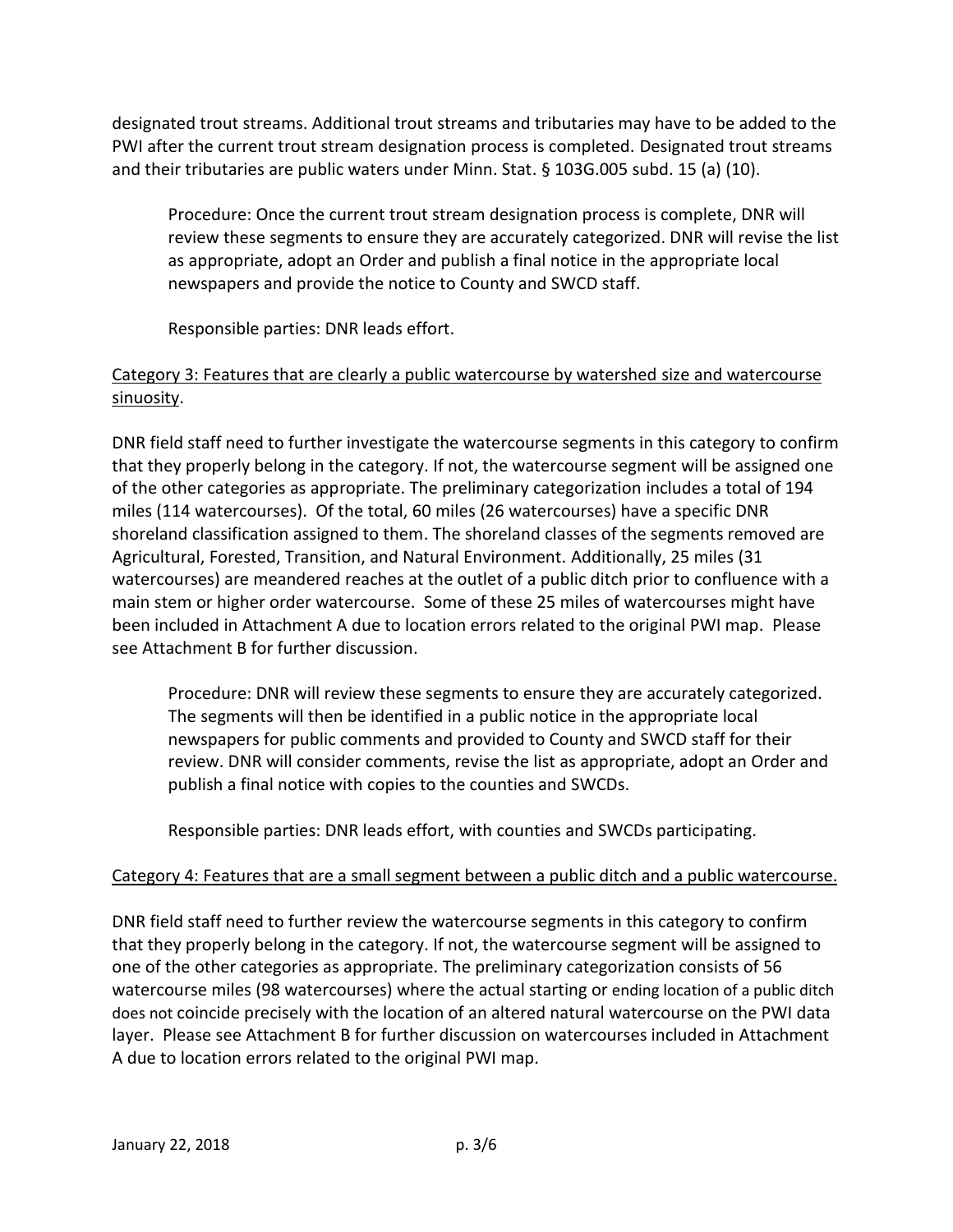Procedure: Once the DNR review is complete, DNR will contact the drainage authority or watershed district and request that they consider if the watercourse segments that remain in this category should be added to their public drainage systems. If the drainage authority adds a segment to the public drainage system, the segment will be added back to the PWI as heavy-dashed line, indicating a public water that is also a public ditch. Watercourse segments that are not added to public drainage systems will be reviewed to ensure they are accurately categorized. The segments proposed for addition to the Public Waters Inventory will then be identified in a public notice in the appropriate local newspapers for public comments and provided to County and SWCD staff for their review. DNR will consider comments, revise the list as appropriate, adopt an Order and publish a final notice with copies to the counties and SWCDs.

Responsible parties: DNR, counties and watershed districts.

#### Category 5: Ditch segments that could be added to a public drainage system.

This category represents 294 miles (205 watercourses) of watercourses that are clearly ditched. If the drainage authority adds a segment to the public ditch system, the segment will be added back to the PWI as heavy-dashed line, indicating a public water that is also a public ditch.

Procedure: DNR will contact the drainage authority or watershed district and request that they consider if the watercourse segments that remain in this category should be added to their public drainage systems. If the drainage authority adds a segment to the public drainage system, the segment will be added back to the PWI as heavy-dashed line, indicating a public water that is also a public ditch. Watercourse segments that are not added to public drainage systems will be reviewed to ensure they are accurately categorized. The segments proposed for addition to the Public Waters Inventory will then be identified in a public notice in the appropriate local newspapers for public comments and provided to County and SWCD staff for their review. DNR will consider comments, revise the list as appropriate, adopt an Order and publish a final notice with copies to the counties and SWCDs.

Responsible parties: DNR, counties and watershed districts.

### Summary

Table 1 is a summary by priority category of watercourse miles, segments, number of counties involved, and the party responsible to initiate the review process.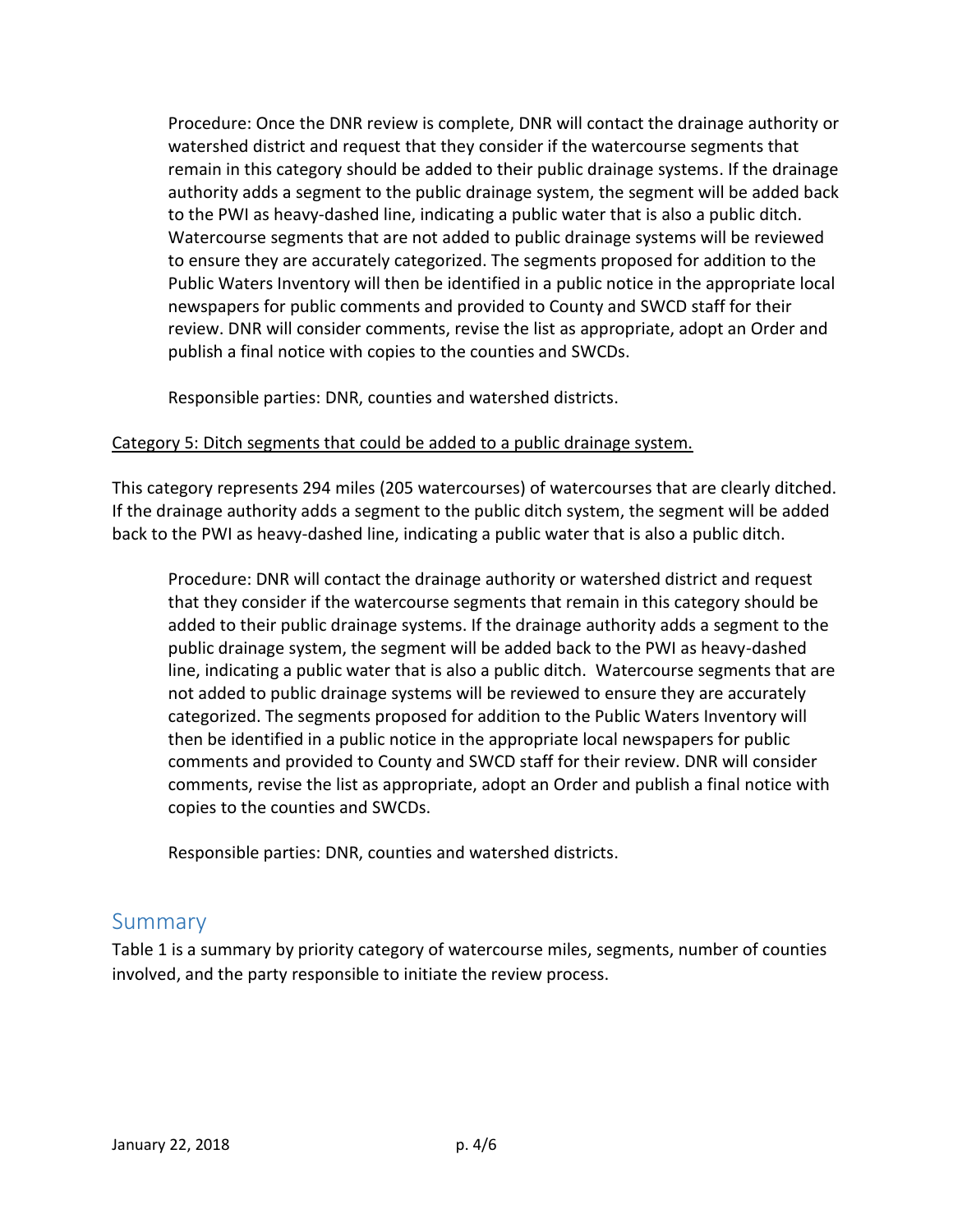#### *Table 1. Summary by category <sup>a</sup>*

| Category | <b>Miles</b> | <b>Watercourse</b> | <b>Number of</b> | <b>Responsible party that</b> |
|----------|--------------|--------------------|------------------|-------------------------------|
|          |              | <b>Segments</b>    | <b>Counties</b>  | initiates review              |
|          | 70           | 105                | 47               | <b>DNR</b>                    |
|          | 21           | 15                 | 9                | <b>DNR</b>                    |
| 3        | 196          | 114                | 44               | <b>DNR</b>                    |
| 4        | 56           | 98                 | 54               | Drainage authority or         |
|          |              |                    |                  | watershed district            |
|          | 294          | 205                | 61               | Drainage authority or         |
|          |              |                    |                  | watershed district            |

<sup>a</sup> The number of miles, watercourse segments, and counties described above for each category is based on the DNR's preliminary categorization of the watercourses listed in Attachment A. These figures provide an understanding of the relative scope of each category. However, the precise figures are subject to revision.

#### Timeline

To implement this framework, the DNR will form a project team and develop a detailed project plan that includes development of a detailed review process, milestones, and timelines. The milestone tasks and tentative completion dates are as follows:

| Milestone                     | Completion Date | Category      |
|-------------------------------|-----------------|---------------|
| DNR completes further         | March 1, 2018   | 1             |
| review and re-lists           |                 |               |
| watercourse segments          |                 |               |
| DNR completes further         | May 1, 2018     | $\mathcal{L}$ |
| review and re-lists trout     |                 |               |
| stream segments               |                 |               |
| DNR engages drainage          | July 1, 2018    | 4,5           |
| authorities; provide detailed |                 |               |
| information on watercourse    |                 |               |
| segments                      |                 |               |
| DNR completes further         | July 1, 2018    | 3             |
| review and identifies         |                 |               |
| watercourse segments for re-  |                 |               |
| listing                       |                 |               |
| County and SWCD review        | August 1, 2018  | 3             |
| Public notice in newspaper    | October 1, 2018 | 3             |